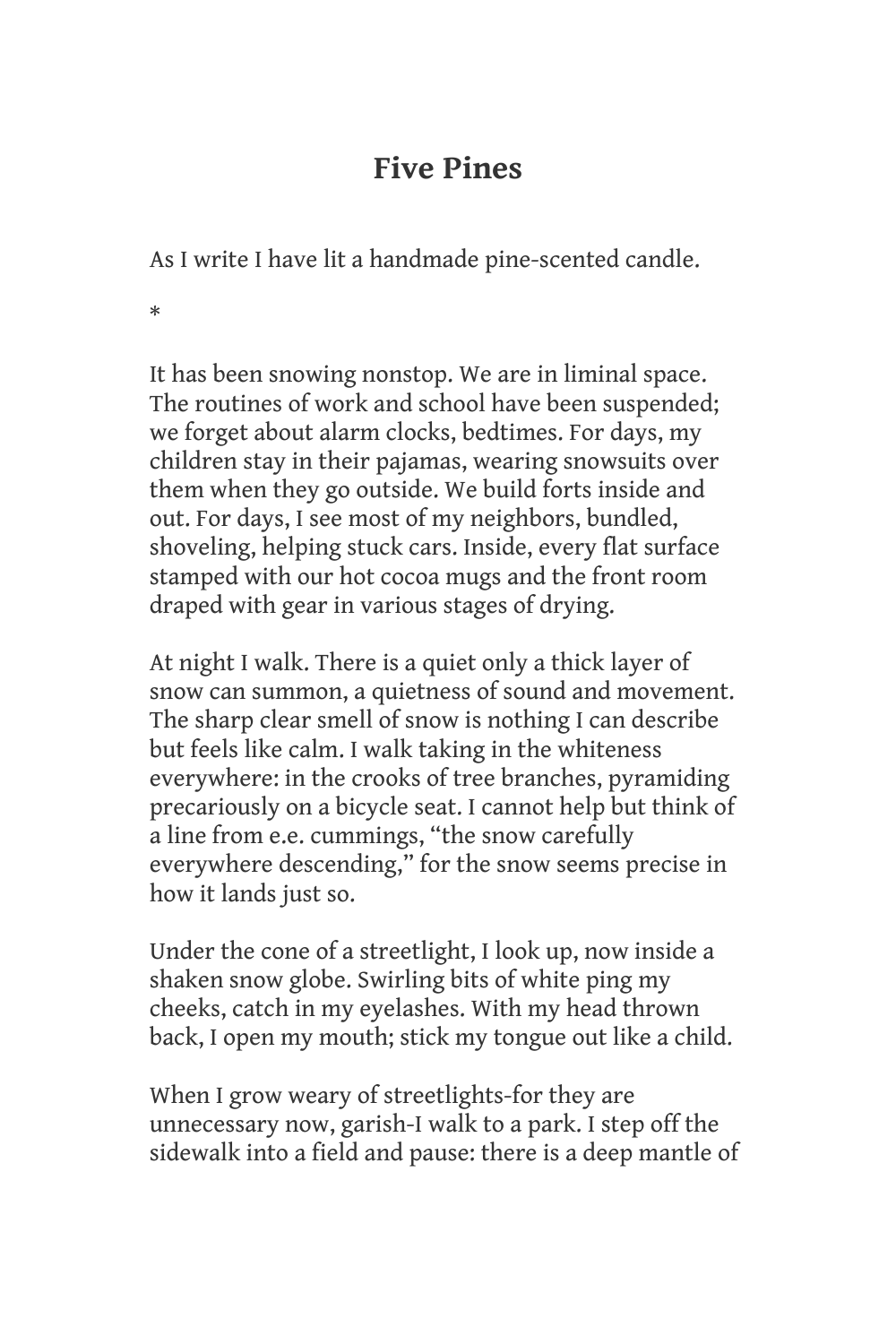undisturbed snow as far as I can see. Because the sky is inky blue black, it is incomprehensibly bright. I begin to walk toward what has been my destination all along. The quiet is more palpable in this expansive field, broken only by my boots crunching a path.

As I walk farther away from streetlights and houses, a small panic flits through me. No one knows where I am or will hear me scream. The snow is too high for me to run fast. The snow-concealed stray bushes are now suspect, sinister in their intent. Images from *The Shining* and *The Grey* replace e.e. cummings.

I am immersed in the loveliness of newly fallen snow but am unable to fully relinquish myself to it. This drive to seek beyond the surface of things, of imagination, sometimes fabricates menace where there is none. I press on in the only way I know how: acknowledging fear and inviting what it blocks to surface.

At the far end of the field is a stand of five pines. I look up, taking in their height, fully expecting them to come alive like ents. Forming a loose semicircle, their horizontal branches reach for each other like arms around shoulders. I pause outside the arc they form.

Around the bases of trees, I am surprised by animal tracks. Again *The Grey* jumps to mind and again fear pounds through me. But I did not walk all this way through snow in single digit weather to turn back because of imagined fears.

Inhaling, I step inside. Together, the branches have formed an umbrella so the ground here is barely dusted with snow. I glimpse a scattering of pine needles and cones as I go to my favorite tree. I lean against the trunk.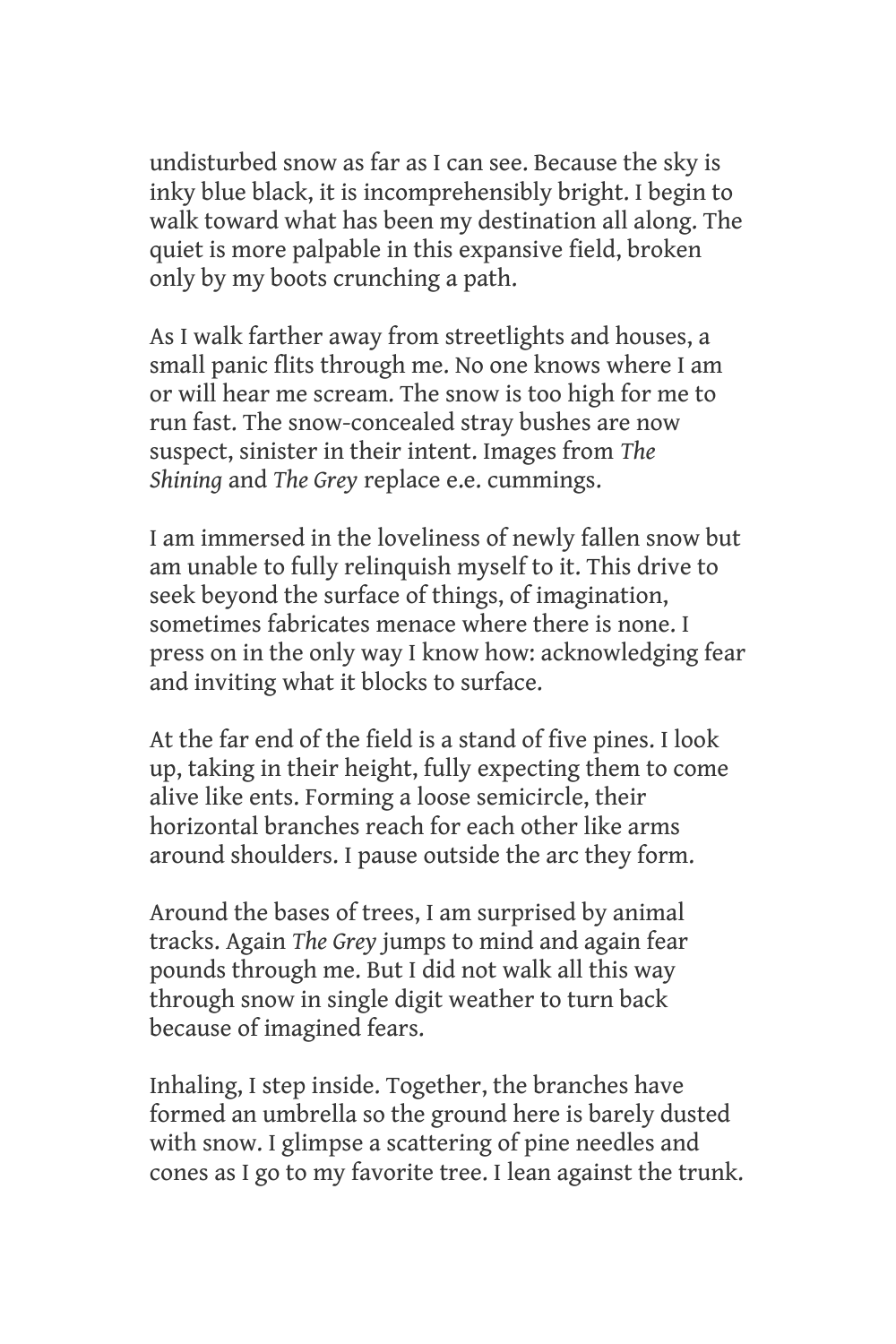Encircling it with my arms, they cannot possibly touch. I feel the smooth jagged bark against my cheek, marveling at what different beings we are. Trees exude a stillness of their own, astonishing when one considers life internally pulsing from root tips through trunk and branches to crown and externally articulating in sap, bud, flower, fruit and leaf. I breathe in what the tree gives and exhale what the tree receives, mindful of my dependence. It is restful, this hugging a pine in a snowy field, breathing. Gradually I realize the desire to remove my shoes.

This is church.

This is sacred ground infused with spirit if only we are willing to revere it.

I step away and scoop snow with my glove. Communion, consecrated by deeming it good. The dry powder dissolves coldly in my mouth. I am aware now that I am thirsty and the snow is quenching. This too is church: simple human need met by elemental provision in the presence of spirit.

Tears sting my eyes. I am humbled and grateful.

\*

As I write I have lit a handmade pine-scented candle. Because the wax has been toyed with, the wick is somewhat buried. It flickers dimly. But the flame will melt the wax enough to burn brightly.

~ Mary Silwance